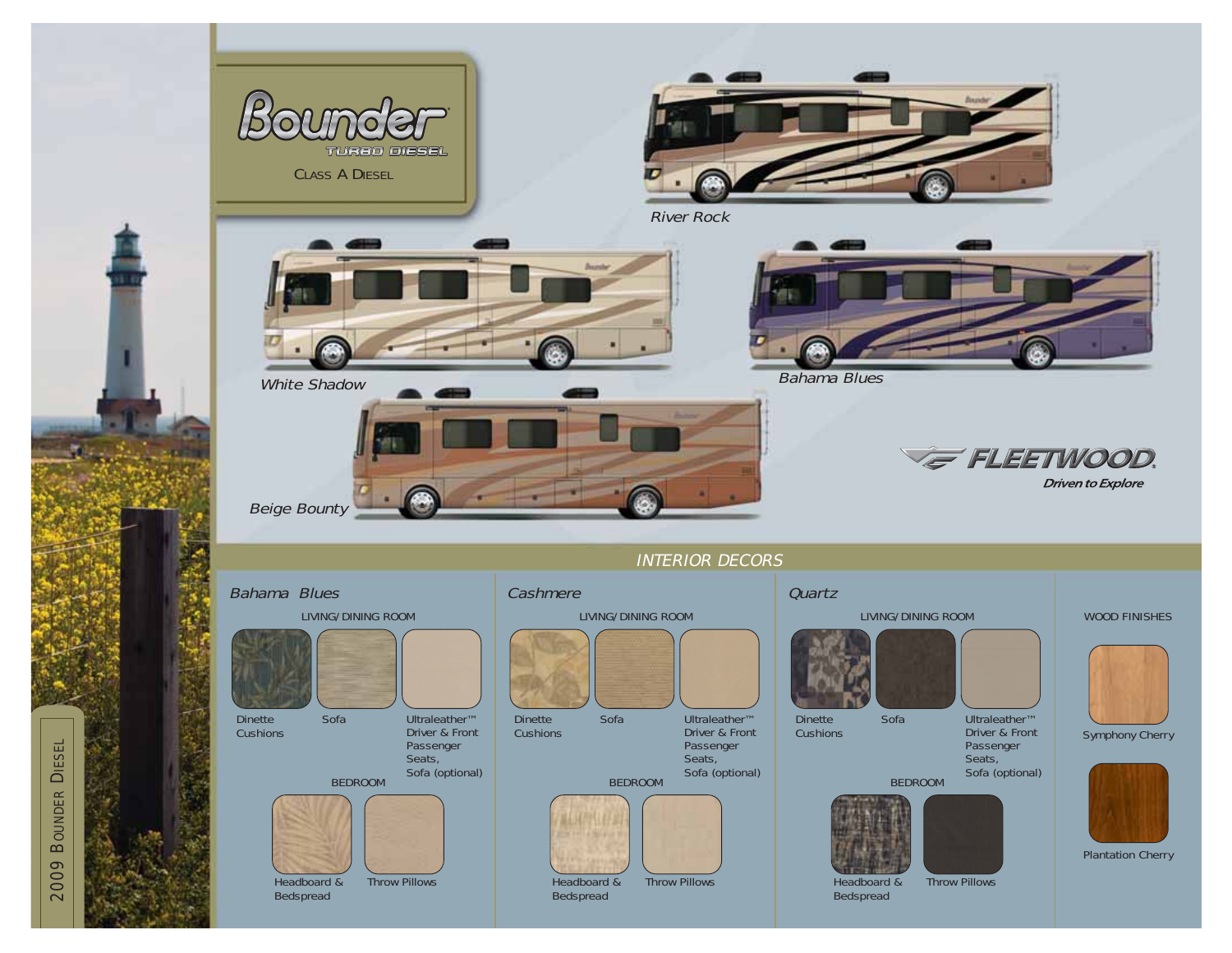# FLOOR PLANS





Interior Storage Capacity: 121 cu. ft. Exterior Storage Capacity: 164 cu. ft.



menor Storage Capacity: 157 cu. ft.<br>Exterior Storage Capacity: 203 cu. ft.



Interior Storage Capacity: 150 cu. ft. Exterior Storage Capacity: 203 cu. ft.



38V Full-Wall Slide Double Slide-Out





Interior Storage Capacity: 186 cu. ft. Exterior Storage Capacity: 203 cu. ft.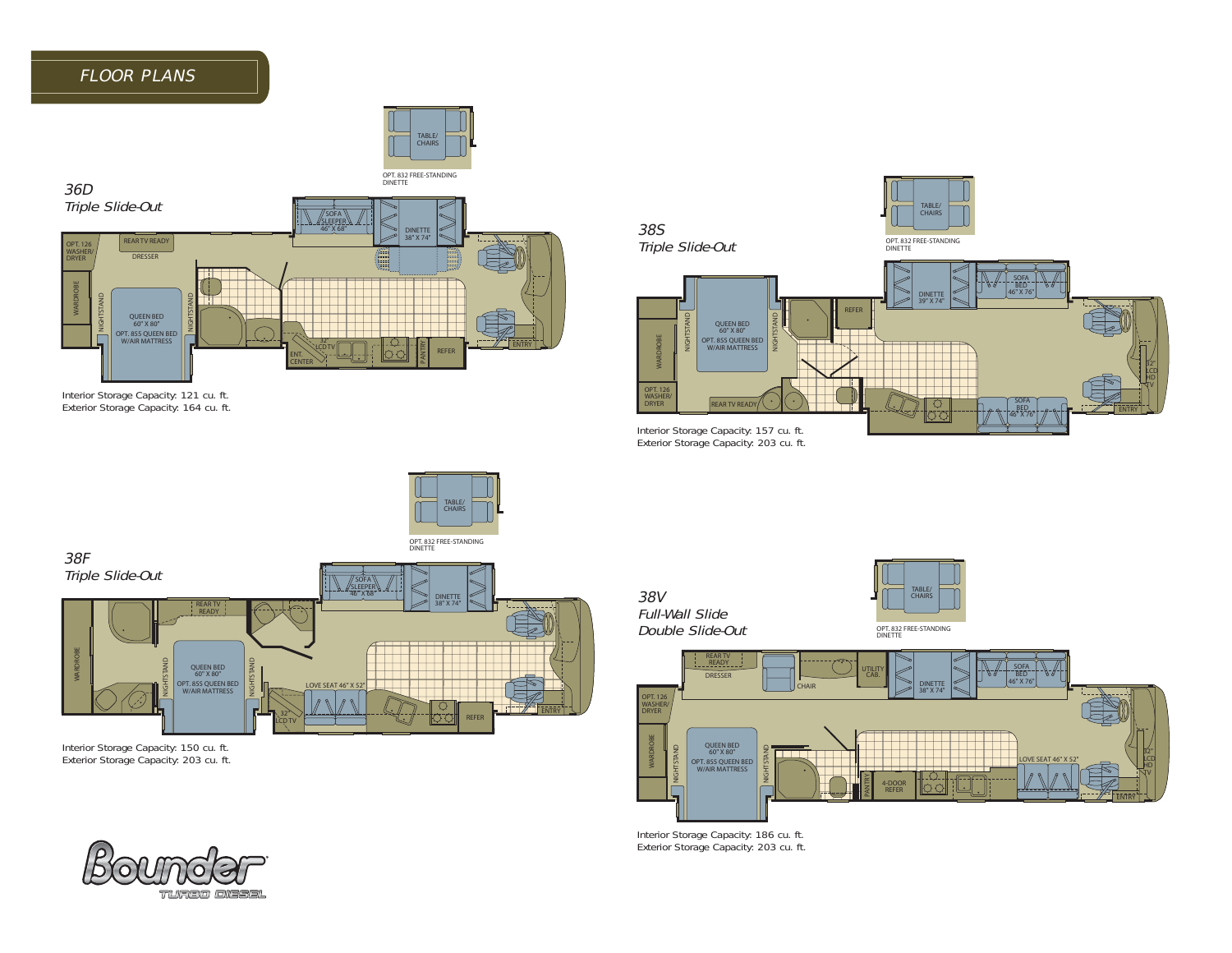## STANDARD FEATURES

#### INTERIOR

#### INTERIOR - THROUGHOUT

- 10 Gallon Quick Recovery Water Heater w/Direct Spark Ignition (Gas/Electric)
- 20,000/25,000 Btu Dual Furnaces (20,000/30,000 on 38V Model)
- 84" Interior Ceiling Height
- Ceiling Ducted Roof A/C
- Pewter Cabinet Hardware
- Complete TuffPEX Plumbing System
- Crown Molding
- Night Pleated Shades
- Deluxe Roller Bearing, Full Extension Drawer Guides & Transit-Ship Locks
- Demand Water Pump w/Filter
- Dual Roof Mounted A/C High Efficiency w/Chill Grille on Front A/C
- Hardwood Cabinet Doors/Drawers
- Large Overhead Cabinets w/Raised Panel Doors
- Plush Carpet w/Carpet Pad
- Radius Corner Cabinetry
- Vinyl Flooring Entry to Galley
- Wall Switches (Includes Switches for Ceiling Lights & Vents)
- Water Heater Bypass
- Whole Coach Water Filtration System
- Window Coverings
- Wood Finish Return Air Intake for Furnace

## • Woven Jacquard Feature Fabrics

- DRIVER CONVENIENCE
- Adjustable 3 Point Seat Belts at Driver & Front Passenger Seats (w/Adjustable Shoulder Straps)
- AM/FM/CD Stereo, Sirius Satellite Radio® Ready
- Color Back-Up Monitor
- Auto A/C Heater Combo
- Auxiliary Start Circuit
- Battery Disconnect System
- Cruise Control
- Dash Fan Ready
- Driver/Front Passenger Ultraleather™ Captain's Chairs w/Reclining Back/Slide
- Multi-Function Sun Visor
- Passenger Armrest w/Integrated Magazine Rack
- Radio Switch Main/Auxiliary Power
- Soft Surface Automotive Dash
- Tilt/Telescoping Steering Wheel

#### **GALLEY**

- 22" 3-Burner, High Output Cook top
- Cabinet Toe Kicks
- Convection Microwave Oven
- Fan-Tastic® Power Roof Vent w/Wall Switch
- Large Double Sink
- Norcold® 9.5 cu ft Refrigerator w/Ice Maker • Single Lever Faucet w/Pull Out Sprayer • Soap Dispenser • Solid Surface Countertops • Under Galley Shelving • Vinyl Flooring • Window Over Sink LIVING ROOM • Samsung® 32" LCD HDTV (32" Midship TV in 38F) • Beveled Decor Mirrors • Flexsteel® Residential Seat Styling • Satellite Dish Ready • TV Antenna w/Signal Booster • Video Switch Box **BEDROOM** • Bedspread w/Decor Pillows • Innerspring Mattress • Rear Speakers • Ventilated Rear Wardrobe w/Clothes Rod • TV Ready BATHROOM • A/C Venting • Assist Handle • Brushed Chrome Bath Accessories • Cabinet Toe Kicks • Fan-Tastic® Power Roof Vent • Glass Shower w/Skylight and Low Threshold • Make-Up Lights • Porcelain Toilet w/Water Saver • Vinyl Flooring SAFETY/CONVENIENCE • Carbon Monoxide Detector/Alarm • Energy Management System (EMS) w/Soft Start • Fire Extinguisher • Propane Detector/Alarm • RV System Monitor Panel • Smoke Detector/Alarm • Multiple Seatbelt Locations • Neutral Loss, Low & High Voltage Protection EXTERIOR EXTERIOR - THROUGHOUT
- 120V/12V AC/DC Converter
- 120V/12V Wire Raceways
- 4 Point Automatic Levelers
- 8.0 kW Onan® Quiet Diesel Generator
- 50 Amp Service
- Aerodynamic Bus Styling
- Awning Rail/Drip Molding (Both Sides)
- Exterior Graphics Available in 4 Colorways
- Dual Pane Windows w/Screens

• Fiberglass Front & Rear Bumpers & Wheel Wells • Fiberglass Front/Rear Caps w/High Mounted

BODY STRUCTURE

• Paco Beam System

Tuff-Coat® Fiberglass

• Pass Through Storage • Side Swinging Luggage Doors

• 84" Interior Ceiling Height

**OPTIONS** 

• CSA Package (Canadian Specs)\*\*

• Free-Standing Table & Chairs • Free-Standing Dinette with Chairs

• Entertainment Package (Auto Locating Satellite Dish, Power Visors, Ultraleather™ Sofa Bed, Home Theatre, DVD Player and TV in Bedroom)

• Exterior Package (Manual Patio Awning & Front

• Power Bridge Chassis™ (Fleetwood Exclusive)

• Neutral Loss, Low & High Voltage Protection • Abundant Interior & Exterior Storage

\*\* CSA standards may require substitution or deletion

• Full-Wall Slide (Patent Pending) • Vacu-bond® Walls w/Smooth High Gloss Exterior Tuff-Coat® Fiberglass • Large One-Piece Bonded-in Windshield • Side Swinging Luggage Doors (Selected Areas)

• 84" Interior Ceiling Height

to achieve conformance.

• Storage Package (Pull Out Storage Trays in Exterior Pass Through Compartments)

FLEETWOOD ADVANTAGES

Guides

INTERIOR

GALLEY

EXTERIOR

Clear Mask)

• Washer/Dryer

• Aluminum Interlocking Floor/Wall/Ceiling Framing • Heated Water & Holding Tank Compartments

• Royal Tuff-Ply Radius Roof w/Ducted A/C • Vacu-bond® Upper/Lower Floors

• Large One-Piece Bonded-in Windshield

• Samsung® 32" LCD HDTV in Living Room • Deluxe Roller Bearing, Full Extension Drawer

• Full-Wall Slide (Patent Pending) • 340HP Cummins® ISB 6.7L Engine

• Power Bridge™ Platform (Fleetwood Exclusive)

• Vacu-bond® Walls w/Smooth High Gloss Exterior

- **Taillights**
- Full-Body Paint
- Patio Receptacles
- Remote/Heated Rear View Mirrors
- Water Pump Switch (Multiple Locations)

### AUTOMOTIVE

- 5,000 lb. Hitch Receiver w/7 Pin Electrical Hook-Up†
- 340HP Cummins® ISB 6.7L Engine
- Air Suspension
- Dual Fuel Fill (One on Each Side)
- Freightliner® Chassis
- Halogen Headlamps
- Large One-Piece Bonded-in Windshield
- Mud Flaps
	- Rear Vision Color Camera
	- Stainless Steel Wheel Simulators
	- Single Motor Diesel Equipment Windshield Wipers w/Wet Arm
	- Tire Valve Extenders
	- Under Hood Utility Light

## SAFETY/CONVENIENCE

- 20' Sewer Hose
- Dual Fresh Water Fills
- Central Electrical Panel
- Dual Battery Charge Control
- Two 6V/Deep Cycle House Batteries
- Park Cable Receptacle
- Porch Light (Doorside)
- Power Entry Step
- Radius Entry Door w/Deadbolt Latch (Keyless Entry Ready)
- Roof Ladder
- Side Opening, Engine Access Door
- Toilet Tank San-T-Flush™ System
- Utility Compartment w/Exterior Shower
- 4 Wheel ABS Air Brakes
- Automotive Safety Glass
- Daytime Running Lights

### **STORAGE**

- Aluminum Luggage Door Seal Frames
	- Central Utility Compartment
		- Continuous One-Piece Compartment Bulb Seal

• Insulated Aluminum Luggage Doors w/Single Paddle Metal Latches & Stainless Steel Hinges

- Full Pass Through Storage Compartment
- Side Swing Luggage Doors
- Hidden, Stainless Steel Latch Rods

• Lighted Luggage Compartments